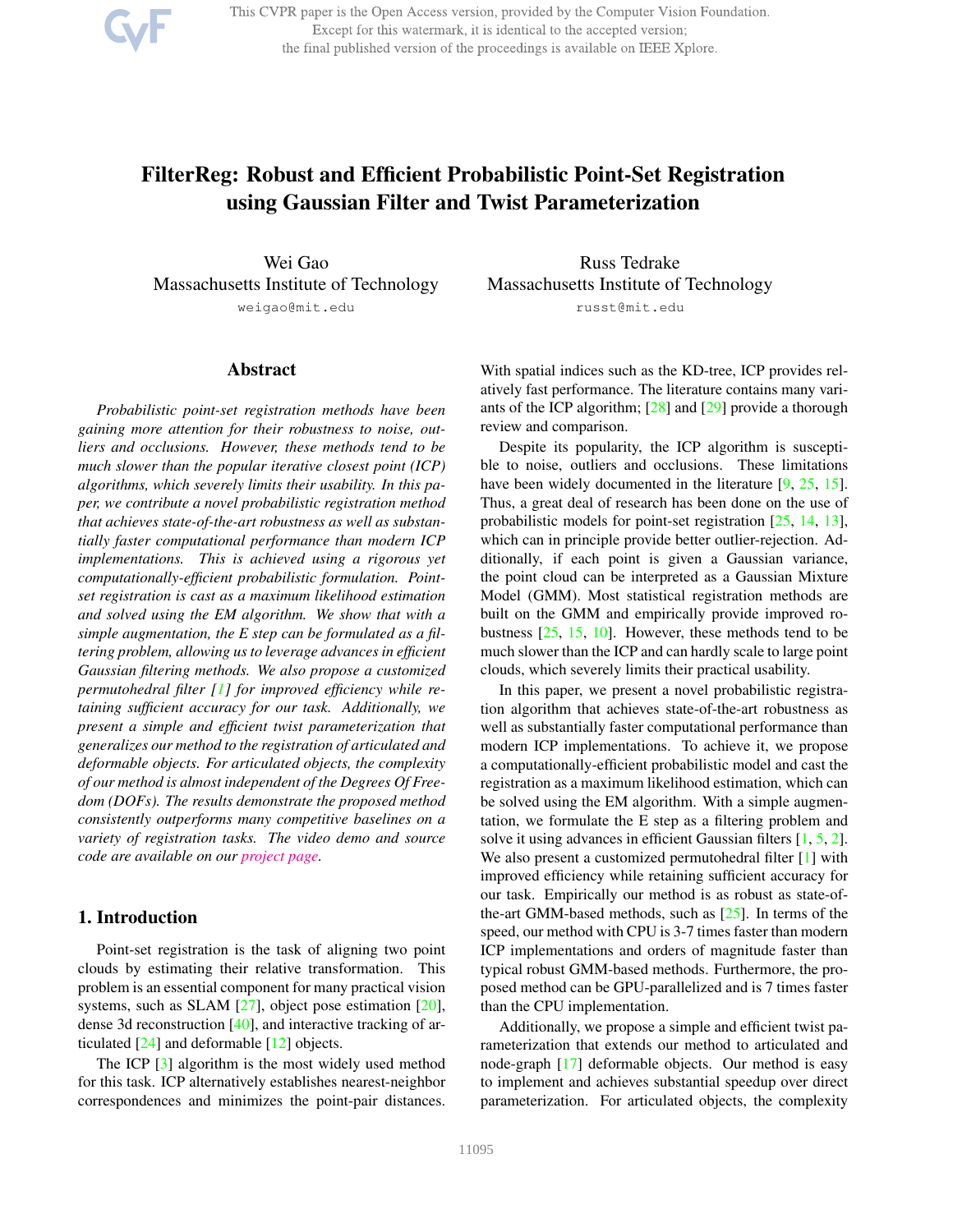of our method is almost independent of the DOFs, which makes it highly efficient even for high-DOF systems. Combining these components, we present a robust, efficient and general registration method that outperforms many competitive baselines on a variety of registration tasks. The video demo, supplemental document and source code are available on our project page.

## 2. Related Work

The problem of point set registration is extensively pursued in computer vision and an exhaustive review is prohibitive. In the following text, we limit our discussion to GMM-based probabilistic registration and review them roughly according to their underlying probabilistic models.

The earliest statistical methods [30, 21, 23, 14] implicitly assumed the model points, which is controlled by the motion parameters (such as the rigid transformation or joint angles), induce a GMM distribution over the 3d space. The observation points are independently sampled from this distribution. Later, several contributions [25, 32, 15] derived the EM procedure rigorously from the aforementioned probabilistic model. This formulation has also been applied to the registration of multi-rigid  $[10]$ , articulated  $[42, 15]$ and deformable [25, 32] objects.

Another type of algorithms is known as the correlationbased methods [38, 16, 4, 33]. These algorithms treat both observation points and model points as probabilistic distributions. The point-cloud registration can be interpreted as minimizing some distance between distributions, for instance the KL-divergence. To improve the efficiency, techniques such as voxelization [33] or Support Vector Machine [4] are used to create compact GMM representations.

In this paper, we assume that the observation points induce a probabilistic distribution over the space. Intuitively, the registration is to move the model points to positions with large posterior probability, subject to kinematic constraints. This formulation is related to several existing works [9, 22, 25], and a more technical comparison is presented in Sec. 3.2. In addition to the formulation, the key contribution of our work includes the introduction of the filter-based correspondence and twist parameterization built on the probabilistic model, as mentioned in Sec. 1. Combining these components, the proposed method is general, robust and efficient that outperform various competitive baselines.

### 3. Probabilistic Model for Registration

### 3.1. Probabilistic Formulation

In this subsection, we present our probabilistic model for point-set registration. We use  $X, Y$  to denote the two point sets,  $x_1, x_2, ... x_M$  and  $y_1, y_2, ..., y_N$  are points in X and Y. We define the **model**  $X$  as the point set that is controlled by

the **motion parameter**  $\theta$ . Another point set Y is defined as the observation, which is fixed during the registration.

We are interested in the joint distribution  $p(X, Y, \theta)$ . We assume given model geometry  $X$ , the observation  $Y$  is independent of  $\theta$ , and the joint distribution  $p(X, Y, \theta)$  can be factored as

$$
p(X, Y, \theta) \propto \phi_{\text{kinematic}}(X, \theta)\phi_{\text{geometric}}(X, Y) \tag{1}
$$

where  $\phi_{\text{geometric}}(X, Y)$  is the potential function that encodes the geometric relationship, and the potential  $\phi_{\text{kinematic}}(X, \theta)$ encodes the kinematic model. The  $\phi_{\text{kinematic}}(X, \theta)$  can encode hard constraints such as  $X = X(\theta)$  and/or soft motion regularizers, for instance the smooth terms in [25, 26] and the non-penetration term in [32].

We further assume the kinematic model  $\phi_{\text{kinematic}}(X, \theta)$ has already captured the dependency within model points X. Thus, *conditioned on* the motion parameter  $\theta$ , the points in  $X$  are independent of each other. The distribution can be further factored as  $\lambda$ 

$$
p(X, Y, \theta) \propto \phi_{\text{kinematic}}(X, \theta) \prod_{i=1}^{M} \phi_{\text{geometric}}(x_i, Y) \qquad (2)
$$

A factor graph representation of our model is shown in Fig. 1. With these factorization schemes, the conditional distribution can be written as

$$
p(X, \theta|Y) \propto \phi_{\text{kinematic}}(X, \theta) \prod_{i=1}^{M} \phi_{\text{geometric}}(x_i|Y) \tag{3}
$$

Following several existing work  $[9, 25]$ , we let the geometric distribution of each model point  $\phi_{\text{geometric}}(x_i|Y)$  be a GMM,

$$
\phi_{\text{geometric}}(x_i|Y) = \sum_{j=1}^{N+1} P(y_j) p(x_i|y_j) \tag{4}
$$

where  $p(x_i|y_j) = \mathcal{N}(x_i; y_j, \Sigma_{xyz})$  is the Probability Density Function (PDF) of the Gaussian distribution,  $y_j$  is the Gaussian centroid and  $\Sigma_{xyz} = \text{diag}(\sigma_x^2, \sigma_y^2, \sigma_z^2)$  is the diagonal covariance matrix. An additional uniform distribution  $p(x_i|y_{N+1}) = \frac{1}{M}$  is added to account for the noise and outliers. Similar to [25], we use equal membership probabilities  $P(y_j) = \frac{1}{N}$  for all GMM components, and introduce a parameter  $0 \le w \le 1$  to represent the ratio of outliers.

We estimate the motion parameter  $\theta$  and model points X by maximizing the following log-likelihood,

$$
L = \sum_{i=1}^{M} \log(\sum_{j=1}^{N+1} P(y_j) p(x_i(\theta)|y_j))
$$
 (5)

here we restrict ourselves to the kinematic model  $X =$  $X(\theta)$  and leave the general case to supplemental materials. We use the EM [7] algorithm to solve this optimization. The EM procedure is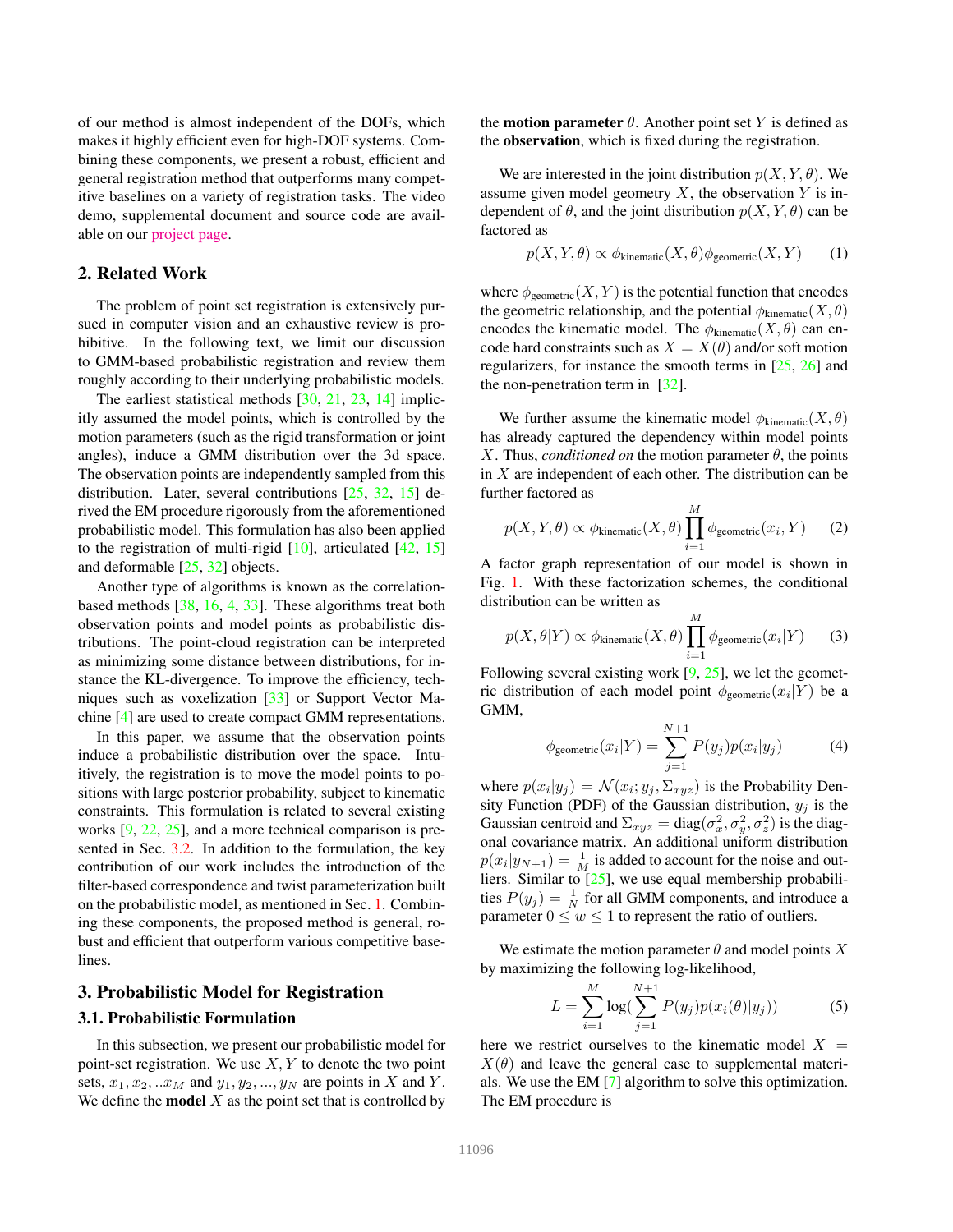**E** step: For each  $x_i$ , compute

$$
M_{x_i}^0 = \sum_{y_k} \mathcal{N}(x_i(\theta^{\text{old}}); y_k, \Sigma_{xyz})
$$
  

$$
M_{x_i}^1 = \sum_{y_k} \mathcal{N}(x_i(\theta^{\text{old}}); y_k, \Sigma_{xyz}) y_k
$$
 (6)

M step: minimize the following objective function

$$
\sum_{x_i} \frac{M_{x_i}^0}{M_{x_i}^0 + c} (x_i(\theta) - \frac{M_{x_i}^1}{M_{x_i}^0})^T \Sigma_{xyz}^{-1} (x_i(\theta) - \frac{M_{x_i}^1}{M_{x_i}^0}) \quad (7)
$$

where  $M_{x_i}^0$  and  $M_{x_i}^1$  are computed in the E step (6),  $c =$  $\frac{w}{1-w} \frac{N}{M}$  is a constant, and w is the parameter that represents the ratio of outliers.

The EM procedure is conceptually related to ICP. The weight-averaged target point  $(M_{x_i}^1/M_{x_i}^0)$  replaces the nearest neighbour in ICP, and each model point is weighted by  $\frac{M_{X_i}^0}{M_{X_i}^0+c}$ . Intuitively, the averaged target provides robustness to noise in observation, while the weight for each model point should reject outliers in the model. Please refer to supplemental materials for the complete derivation.

### 3.2. Discussion and Comparison

At a high level, the proposed formulation can be viewed as an "inverse" of Coherent Point Drift (CPD) [25] and many similar formulations  $[10, 32, 15]$ , as shown in Fig. 1. CPD [25] assumes the observation points are independently distributed according to a GMM introduced by model points, while the proposed formulation directly assumes the observation points induce a GMM over the space. Empirically, both methods are very robust to noise and outliers and significantly outperform ICP.

On the perspective of computation, the proposed method is much more simple and efficient than CPD [25] and similar formulations [10, 32, 15]. The proposed method only requires sum over  $Y$  (6), while CPD [25] requires sum over both  $Y$  and  $X$ . Moreover, if a spatial index is used to perform this sum, CPD [25] must rebuild the index every EM iteration as the model points  $X$  are updated. In our formulation, we only need to build the index once if the variance is fixed during EM iterations, which is sufficient for many applications [32, 39].

Several existing works [9, 22] also build a GMM representation of the observation points. Compared with our method, they do not explicitly account for the outlier distribution and miss the weight  $\frac{M_{X_i}^0}{M_{X_i}^0+c}$ . Furthermore, these methods assume each model point is only correlated with one or several "nearest" GMM centroids, while conceptually we assume each model point is correlated with all observation GMM centroids. Additionally, combined with the filter-based correspondence and twist parameterization in Sec. 4 and Sec. 5, our method tends to be much faster than these works, as demonstrated by our experiments.



X: Model Points Y: Observation Points  $\theta$ : Motion Parameters

Figure 1. An illustration of the proposed probabilistic model. Top: at a high level, the proposed formulation assumes the observation Y introduces a probabilistic distribution, while CPD [25] assumes the model  $X$  introduces a distribution controlled by the motion parameter  $\theta$ . Bottom: factor graph representations of both our formulation and the formulation of CPD [25].

#### 3.3. Several Extensions

The presented probabilistic formulation can be extended to incorporate many well-established GMM-based registration techniques. Additionally, these extensions can be efficiently computed in a unified framework using the filterbased E step in Sec. 4 and the twist-based M step in Sec. 5. We select the optimized variance proposed in [25], feature correspondence in [32] and point-to-plane residual in [6] as three practically important examples, although many other methods can also be integrated in a very similar way.

**Features:** Currently in the E step  $(6)$ , only the 3d position is used to measure the similarity between the model and observation points. Similar to [32], the E step can be extended to incorporate features such as normal, SHOT [37], learned features [31] or their concatenation. The E step for arbitrary feature is

$$
M_{x_i}^0 = \sum_{y_k} \mathcal{N}(f_{x_i}; f_{y_k}, \Sigma_f)
$$
  

$$
M_{x_i}^1 = \sum_{y_k} \mathcal{N}(f_{x_i}; f_{y_k}, \Sigma_f) y_k
$$
 (8)

where  $f_{x_i}$  and  $f_{y_k}$  are the feature value for point  $x_i$  and  $y_k$ ,  $\Sigma_f$  is the diagonal covariance for the feature.

Optimized Variance: In our previous formulation, the variance of Gaussian kernel  $\Sigma_{xyz}$  is used as a fixed parameter. Similar to CPD [25], if  $\Sigma_{xyz} = \text{diag}(\sigma^2, \sigma^2, \sigma^2)$ , the variance  $\sigma$  can be interpreted as a decision variable and optimized analytically. Please refer to supplemental materials for the detailed formula and derivation.

Point-to-Plane Distance: The objective in our M step (7) is similar to the point-to-point distance in ICP, which doesn't capture the planar structure. A simple solution is to compute a normal direction to characterize the local planar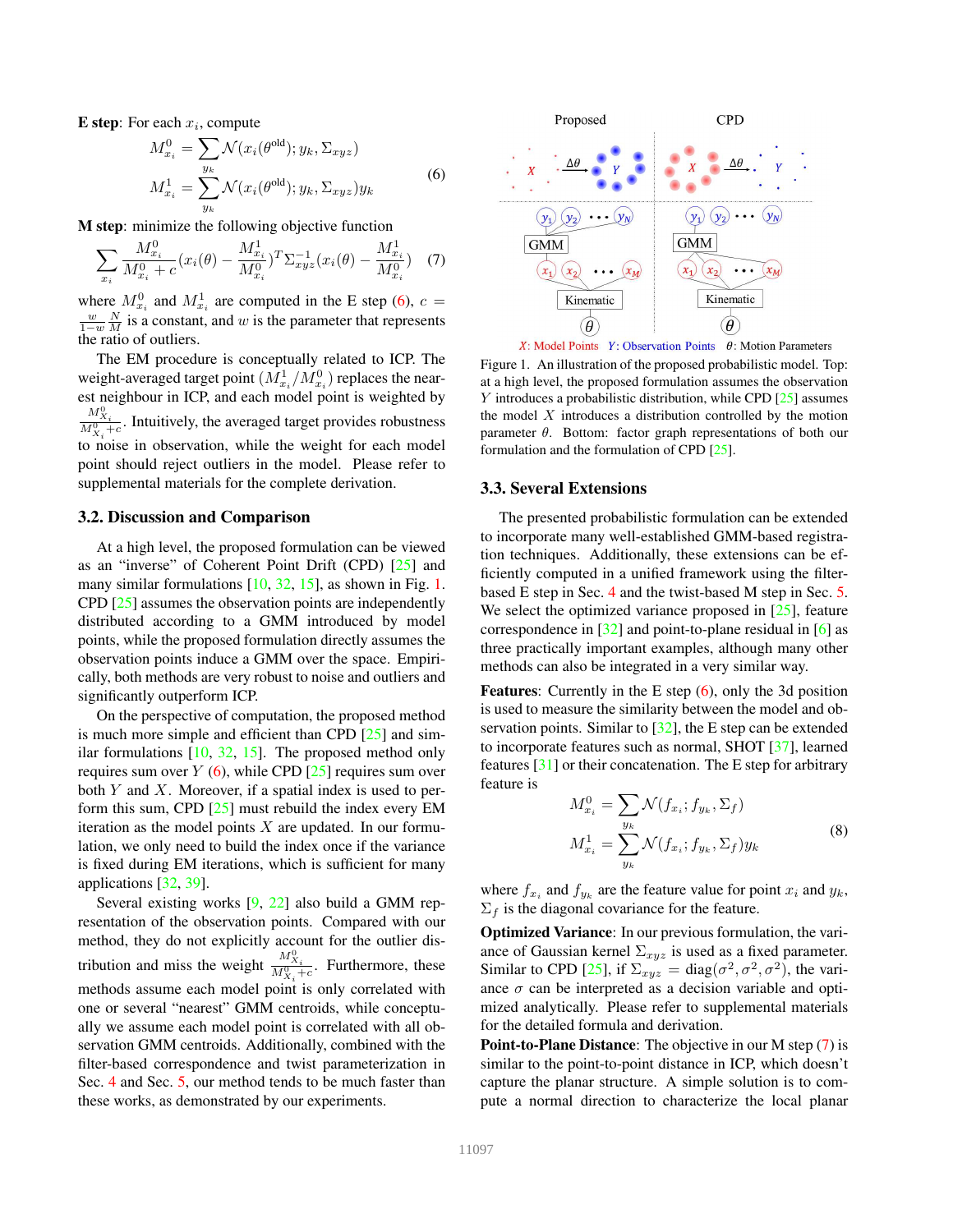structure in the vicinity of the target  $(M_{x_i}^1/M_{x_i}^0)$ 

$$
N_{x_i} = \left(\sum_{y_k} \mathcal{N}(x_i; y_k, \Sigma_{xyz}) N_{y_k}\right) / M_{x_i}^0 \tag{9}
$$

where  $N_{y_k}$  is the normal of the observation point  $y_k$ . The objective in the M step is then a point-to-plane error

$$
\sum_{x_i} \frac{M_{x_i}^0}{M_{x_i}^0 + c} \text{dot}(N_{x_i}, x_i(\theta) - \frac{M_{x_i}^1}{M_{x_i}^0})^2 \tag{10}
$$

#### 4. E Step: Filter-based Correspondence

### 4.1. General Formulation

In this section, we discuss the method to compute the E step  $(6)$  and several extensions  $(8 \text{ and } 9)$ . These specific E steps can be written into the following generalized form

$$
G(f_{x_i}) = \sum_{y_k} e^{-\frac{1}{2}(f_{x_i} - f_{y_k})^2} v_{y_k}
$$
 (11)

where  $v_{y_k}$  generalizes the 3d position  $y_k$  and the unit weight in (6, 8) and the normal  $N_{y_k}$  in (9). The  $G(f_{x_i})$  generalizes  $M_{x_i}^0$  and  $M_{x_i}^1$  in (6, 8) and the normal  $N_{x_i}$  in (9). The features  $f_{x_i}$  and  $f_{y_k}$  generalize 3d positions  $x_i$  and  $y_k$  in the Gaussian PDF  $\mathcal{N}(x_i; y_k, \Sigma_{xyz})$ . The features  $f_{x_i}$  and  $f_{y_k}$ are normalized to have identity covariance. We also omit the normalization constant det $(2\pi\Sigma_{xyz})^{-\frac{1}{2}}$  of the Guassian PDF  $\mathcal{N}(x_i; y_k, \Sigma_{xyz})$  for notational simplicity.

Equ. (11) is known as the general Gaussian Transform and the Improved Fast Gaussian Transform (IFGT) [41] is proposed for it. However, IFGT [41] uses a k-means tree internally and there would be too many k-means centroids for typical parameters in the registration. Practically, [41] is not much faster than brute-force evaluation for our task.

We instead propose to compute  $(11)$  using Gaussian filtering algorithms  $[5, 1, 2]$ , which demonstrate promising accuracy and efficiency on image processing. The filtering operation that these algorithms accelerated is

$$
G(f_{y_i}) = \sum_{y_k} e^{-\frac{1}{2}(f_{y_i} - f_{y_k})^2} v_{y_k}
$$
 (12)

which is a subset of the general Gaussian transform: the feature  $f_{y_i}$  used to retrieve the filtered value  $G(f_{y_i})$  must be included in the input point set  $Y$ .

In our case, we would like to retrieve the value  $G(f_{x_i})$ using feature  $f_{x_i}$  from another point cloud X, which cannot be directly expressed in (12). To resolve it, we propose the following augmented input:

$$
F_{\text{filter-input}} = [F_X, F_Y]
$$
  
\n
$$
V_{\text{filter-input}} = [0, V_Y]
$$
 (13)

where  $F_X = [f_{x_1}, f_{x_2}, ..., f_{x_M}], F_Y = [f_{y_1}, f_{y_2}, ..., f_{y_N}]$ and  $V_Y = [v_{y_1}, v_{y_2}, ..., v_{y_N}]$ . The new input feature  $F_{\text{filter-input}}$  and value  $V_{\text{filter-input}}$  are suitable for these filtering



Figure 2. An illustration of the permutohedral lattice filter [1]. Splat: The input features are interpolated to permutohedral lattice using barycentric weights. Blur: lattice points exchange their values with nearby lattice points. Slice: The filtered signal is interpolated back onto the input signal.

algorithms  $[5, 1, 2]$ , and the filtered output is

$$
G(f_{x_i}) = \sum_{z_k \in F_{\text{filter-input}}} e^{-\frac{1}{2}(f_{x_i} - f_{z_k})^2} v_{z_k}
$$
  
= 
$$
\sum_{y_k \in F_Y} e^{-\frac{1}{2}(f_{x_i} - f_{y_k})^2} v_{y_k}
$$
 (14)

With this augmentation, we can apply these filtering algorithms  $[1, 2, 5]$  as a black box to our problem. However, by exploiting the structure of these methods, we can make them more efficient for our tasks. In the following text, the permutohedral lattice filter [1] is discussed as an example, which is used in our experiments.

#### 4.2. Permutohedral Lattice Filter

We briefly review the filtering process of  $[1]$ , an illustration is shown in Fig. 2. The d-dimension feature  $f$  is first embedded in  $(d + 1)$ -dimensional space, where the permutohedral lattice lives. In the embedded space, each input value  $v$  **Splats** onto the vertices of its enclosing simplex with barycentric weights. Next, lattice points Blur their values with nearby lattice points. Finally, the space is Sliced at each input position using the same barycentric weights to interpolate output values.

Although the permutohedral filter [1] has demonstrated promising performance on a variety of tasks, it is still not optimal for our problem. In particular, the index building in [1] can be inefficient when the variance  $\Sigma_{xyz}$  is too small. Additionally, naively apply  $[1]$  to the E step (6) requires rebuilding the index every EM iteration as the model point  $X$ is updated. To resolve these problems, we propose a customization of the permutohedral filter [1] that is more efficient while retaining sufficient accuracy for our task. The detailed method is presented in the supplemental material.

### 5. M Step: Efficient Twist Parameterization

In this section, we present methods to solve the optimizations (7, 10) with the twist parameterization. We first discuss the twist in the general kinematic model, then specialize it to articulated and node-graph deformable objects.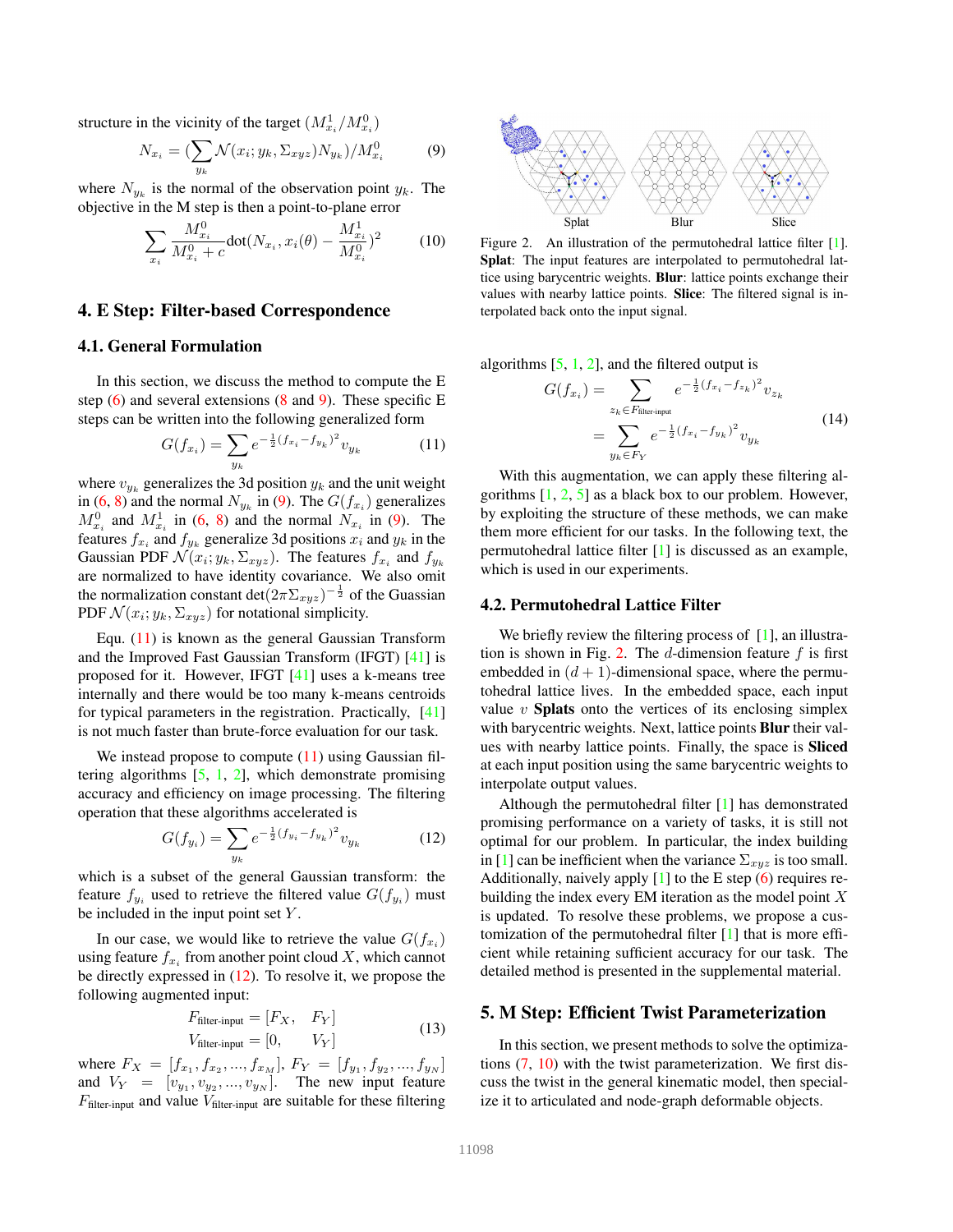We focus on the following general kinematic model,

$$
x_i = T_i(\theta) x_{i, \text{reference}} \tag{15}
$$

where  $T_i(\theta) \in SE(3)$  is a rigid transformation,  $x_{i,\text{reference}}$  is the fixed reference point for the  $x_i$ . Note that  $T_i(\theta)$  depends on i and the kinematic model is not necessarily a global rigid transformation.

Twist is a 6-vector that represents the locally linearized "change" of  $SE(3)$ . Let the twist  $\zeta_i = (w_i, t_i)$  =  $(\alpha_i, \beta_i, \gamma_i, a_i, b_i, c_i)$  be the local linearization of  $T_i$ , we have

$$
T_i^{\text{new}} \approx \begin{bmatrix} 1 & -\gamma_i & \beta_i & a_i \\ \gamma_i & 1 & -\alpha_i & b_i \\ -\beta_i & \alpha_i & 1 & c_i \\ 0 & 0 & 0 & 1 \end{bmatrix} T_i \tag{16}
$$

Thus, the Jacobian  $\frac{\partial x_i}{\partial \zeta_i} = [\text{skew}(x_i), I_{3\times 3}]$  is a  $3\times 6$  matrix, where  $I_{3\times 3}$  is identity matrix, and skew $(x_i)$  is a  $3\times 3$  matrix such that skew $(x_i)b = \text{cross}(x_i, b)$  for arbitrary  $b \in R^3$ .

The optimization (7, 10) are least squares problems, and we focus on the following generalized form of them

$$
\sum_{x_i} r_{x_i}^T r_{x_i} \tag{17}
$$

where  $r_{x_i}$  is the concatenated least-squares residuals that depends on  $x_i$ . We use the Gauss-Newton (GN) algorithm to solve (17). In each GN iteration we need to compute the following  $A$  and  $b$  matrices by

$$
A = \sum_{x_i} \left(\frac{\partial r_{x_i}}{\partial \theta}\right)^T \frac{\partial r_{x_i}}{\partial \theta}, \quad b = \sum_{x_i} \left(\frac{\partial r_{x_i}}{\partial \theta}\right)^T (r_{x_i}) \tag{18}
$$

and the update of the motion parameters is  $\Delta \theta = -A^{-1}b$ . Thus, the primary computational bottleneck is to assemble the matrices  $A$  and  $b$ . In the following text, we only discuss the computation of the A matrix, while the computation of the b vector is similar and easier. The computation of the A matrix can be written as

$$
A = \sum_{x_i} \left(\frac{\partial \zeta_i}{\partial \theta}\right)^T \left(\left(\frac{\partial r_{x_i}}{\partial \zeta_i}\right)^T \frac{\partial r_{x_i}}{\partial \zeta_i}\right) \left(\frac{\partial \zeta_i}{\partial \theta}\right) \tag{19}
$$

where  $\frac{\partial \zeta_i}{\partial \theta}$  is the Jacobian that maps the change of motion parameter  $\theta$  to the change of the rigid transformation  $T_i$ , while the change of  $T_i$  is expressed as its twist. Note that the term  $\frac{\partial r_{x_i}}{\partial \zeta_i} = \frac{\partial r_{x_i}}{\partial x_i} \frac{\partial x_i}{\partial \zeta_i}$  is very easy to compute, as both  $\frac{\partial r_{x_i}}{\partial x_i}$  and  $\frac{\partial x_i}{\partial \zeta_i}$  are only dependent on  $x_i$ .

If the kinematic model is a global rigid transformation, we have  $\frac{\partial \zeta_i}{\partial \theta} = I_{6 \times 6}$  and  $A = \sum_{x_i} \left( \left( \frac{\partial r_{x_i}}{\partial \zeta_i} \right)^T \frac{\partial r_{x_i}}{\partial \zeta_i} \right)$ . In the following subsections, we proceed to the articulated and node-graph deformable kinematic models.

# 5.1. Articulated Model

Articulated objects consist of rigid bodies connected through joints in a kinematic tree. A broad set of real-world objects, including human bodies, hands and robots are articulated objects. If the kinematic model (15) is an articulated Algorithm 1 The A matrix for articulated kinematic

|     | 1: for all body <sub>j</sub> do                                                                                           | $\triangleright$ can be parallelized |
|-----|---------------------------------------------------------------------------------------------------------------------------|--------------------------------------|
| 2:  | $J^T J_{\text{twist}_-i} = 0_{6 \times 6}$                                                                                |                                      |
| 3:  | <b>for</b> all point $x_i$ in body, <b>do</b>                                                                             | $\triangleright$ can be parallelized |
| 4:  | $J^T J_{\text{twist},j} \mathrel{+}= (\frac{\partial r_{x_i}}{\partial \zeta})^T \frac{\partial r_{x_i}}{\partial \zeta}$ |                                      |
|     | 5: $A = 0_{N_{\text{joint}} \times N_{\text{joint}}}$                                                                     |                                      |
|     | 6: for all body <sub><i>i</i></sub> do                                                                                    |                                      |
| 7:  | $\triangleright$ The spatial velocity Jacobian can be computed                                                            |                                      |
| 8:  | $\triangleright$ using off-the-shelf simulators such as [36, 34]                                                          |                                      |
| 9:  | $J_{\text{spatial},j}$ = spatial velocity Jacobian of body,                                                               |                                      |
| 10: | $A + = J_{\text{spatial}_i}^T (J^T J_{\text{twist}_i}) J_{\text{spatial}_i}$                                              |                                      |

model, the motion parameter  $\theta \in R^{N_{joint}}$  would be the joint angles, where  $N_{\text{joint}}$  is the number of joints. The  $T_i(\theta)$  is the rigid transform of the rigid body that the point  $x_i$  is attached to. The computation of the A matrix can be factored as

$$
A = \sum_{\text{body}_j} \left(\frac{\partial \zeta_j}{\partial \theta}\right)^T \left(\sum_{x_i \text{ in body}_j} \left(\frac{\partial r_{x_i}}{\partial \zeta_i}\right)^T \frac{\partial r_{x_i}}{\partial \zeta_i}\right) \left(\frac{\partial \zeta_j}{\partial \theta}\right) \tag{20}
$$

where  $\zeta_j$  is the twist of rigid body j, and we have exploited  $\frac{\partial \zeta_i}{\partial \zeta_j} = I_{6\times 6}$  if point *i* is on rigid body *j*. Importantly,  $\frac{\partial \zeta_j}{\partial \theta}$ is known as the spatial velocity Jacobian and is provided by many off-the-shelf rigid body simulators [34, 36, 19]. The algorithm that uses  $(20)$  is shown in Algorithm 1.

The lines 1-4 of Algorithm 1 dominates the overall performance and the complexity is  $O(6<sup>2</sup>M)$ , where M is the number of model points and usually  $M \gg N_{\text{joint}}$ . Thus, the complexity of this algorithm is almost independent of  $N_{\text{joint}}$ . As a comparison, previous articulated registration methods [19, 35] need  $O(N_{joint}^2M)$  time to assemble the A matrix, and  $N_{\text{joint}}$  is usually much larger than 6. Furthermore, lines 1-4 of Algorithm 1 is very simple to implement and can be easily GPU parallelized. Combined with an offthe-shelf simulator, the overall pipeline can achieve promising efficiency. On the contrary, previous methods [19, 35] typically need a customized kinematic tree implementation for real-time performance, while requires substantial software engineering effort to realize.

#### 5.2. Node-Graph Deformable Model

To capture the motion of objects such as rope or cloth, we need a kinematic model which allows large deformation while preventing unrealistic collapsing or distortion. In this paper, we follow  $[17]$  to represent the general deformable kinematic model as a node graph. Intuitively, the node graph defines a motion field in the 3D space and the reference vertex in Equ.  $(15)$  is deformed according to the motion field. More specifically, the node graph is defined as a set  $\{ [p_j \in \mathbb{R}^3, T_j \in SE(3)] \}$ , where j is the node index,  $p_j$  is the position of the jth node, and  $T_j$  is the  $SE(3)$  motion defined on the *j*th node. The kinematic equation  $(15)$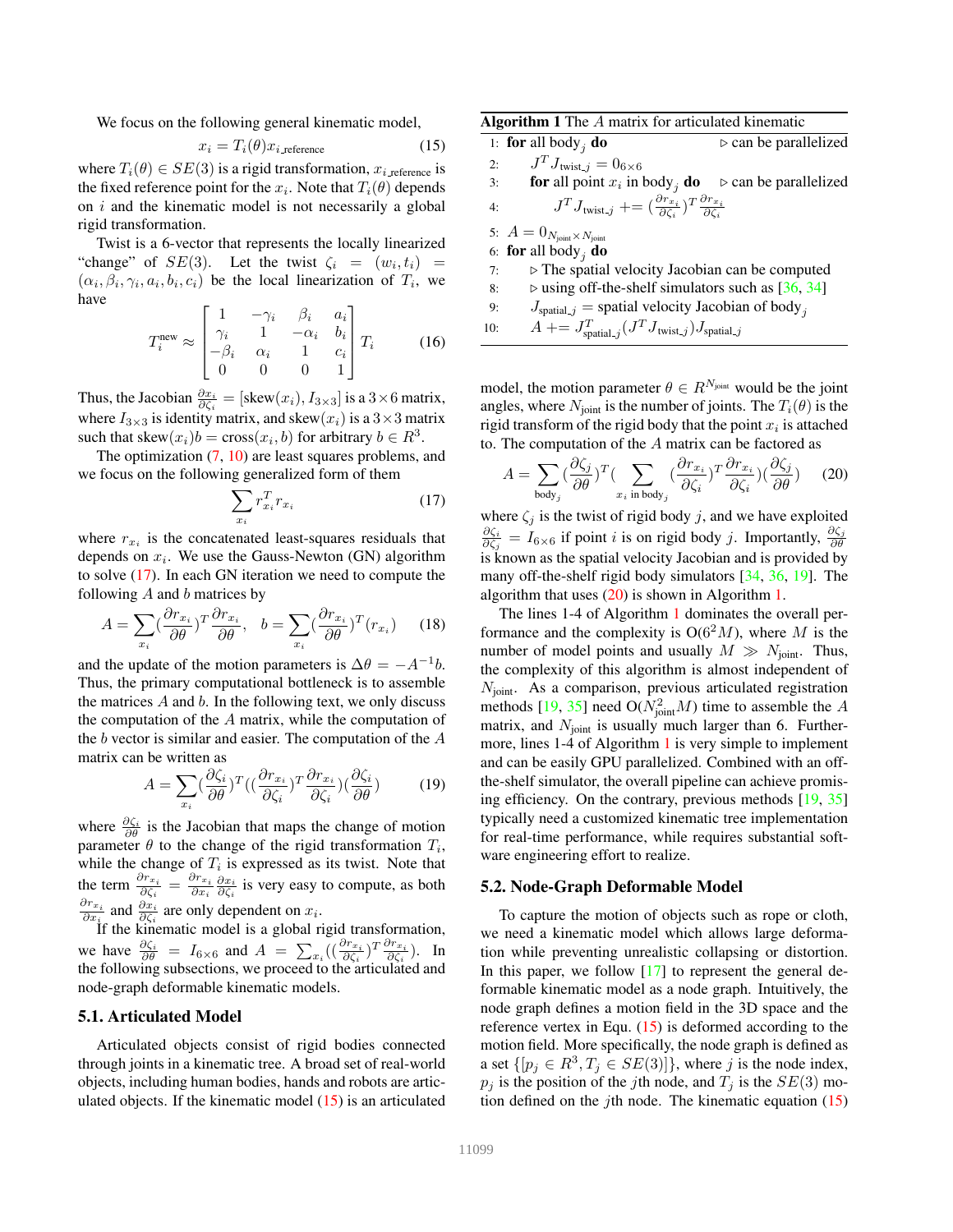can be written as

$$
T_i(\theta) = normalized(\Sigma_{k \in N_i(x_{i, reference})} w_{ki} T_k)
$$
 (21)

where  $N_i(x_i)$  reference) is the nearest neighbor nodes of model point  $x_{i}$  reference, and  $w_{ki}$  is the fixed skinning weight. The interpolation of the rigid transformation  $T_k$  is performed using the DualQuaternion [18] representation of the  $SE(3)$ .

The A matrices for this kinematic model can be constructed using an algorithm very similar to Algorithm 1. The detailed method is provided in supplemental materials.

### 6. Results

We conduct a variety of experiments to test the robustness, accuracy and efficiency of the proposed method. Our hardware platform is an Intel i7-3960X CPU except for Sec. 6.5, where the proposed method is implemented with CUDA on a Nivida Titan Xp GPU. The video demo and the source code are available on our project page.

#### 6.1. Robustness Test on Synthetic Data

We follow CPD  $[25]$  to setup an experiment on synthetic data. We use a subsampled Stanford bunny with 3500 points. The initial rotation discrepancy is 50 degrees with a random axis. The proposed method is compared with two baselines: CPD [25], a representative GMM-based algorithm; TrICP [6], a widely used robust ICP variant. Parameters for all methods are well tuned and provided in supplemental materials. We use the following metric to measure the pose estimation error

$$
error(T) = \frac{1}{M} \sum_{i=1}^{M} |(T - T_{gt})x_{i\text{.reference}}|_2 \qquad (22)
$$

where  $T_{gt}$  is the known ground truth pose,  $x_{i{\text{.reference}}}$  defined in  $(15)$  is the reference position. We terminate the algorithm when the twist (change of transformation) is less than a threshold. In this way, the final alignment error  $(22)$  is about 1 [mm] for all methods. All of the statistical results are the averaged value of 30 independent runs.

Fig. 3 shows the robustness of different algorithms with respect to outliers in the point sets. We add different number of points randomly to both the model and observation clouds. An example of such point sets with initial alignment is shown in Fig. 3 (a), the converged alignment by the proposed method and TrICP [6] are shown in Fig. 3 (b) and Fig. 3 (c), respectively. The proposed method and CPD [25] significantly outperform the robust ICP.

Fig. 4 shows the robustness of different algorithms with respect to noise in the point sets. We corrupt each point in both model and observation clouds with a Gaussian noise. The unit of the noise is the diameter of the Bunny. An example of such point sets with initial alignment are shown in Fig. 4 (a). Fig. 4 (b) and (c) are the final alignment by the proposed method and TrICP [6] initialized from (a). Note



Figure 3. A comparison of the robustness of various algorithms with respect to outliers. Top: (a) shows an example initialization with 0.2 outlier ratio; (b) and (c) are the final alignment by the proposed method and TrICP [6] initialized from (a), respectively. Bottom: the alignment error (22) of each algorithm for different numbers of outliers.

|                  | time[ms]<br>per iteration | #iterations | overall<br>time[ms] |  |
|------------------|---------------------------|-------------|---------------------|--|
| Proposed         |                           |             |                     |  |
| fixed $\sigma$   | 0.96                      | 40.4        | 38.4                |  |
| Proposed         | 1.16                      | 27.6        | 32.1                |  |
| updated $\sigma$ |                           |             |                     |  |
| <b>CPD</b>       | 228                       | 26.8        | 6110                |  |
| Robust ICP<br>.  | 3.10<br>-----             | 70.2        | 217.6               |  |

Table 1. The performance of different algorithms for the registration of the Stanford Bunny.

that we use clean point clouds for better visualization. Our method and CPD [25] are more accurate than the robust ICP.

Table. 6.1 summarizes the computational performance of each method. The running time is measured on clean point cloud. Our method is about 7 times faster than TrICP [6] and two orders of magnitude faster than CPD [25]. The proposed method with fixed  $\sigma$  is faster per iteration, but need more iterations to converge. Overall the proposed method is as robust as the state-of-the-art statistical registration algorithm CPD [25], and runs substantially faster than the modern ICP implementation.

#### 6.2. Rigid Registration on Real-World Data

We follow [9] to setup this experiment: the algorithm is used to compute the frame-to-frame rigid transformation on the Stanford Lounge dataset [43]. We register every 5th frame for the first 400 frames, each downsampled to about 5000 points. The average Euler angle deviation from the ground truth is used as the estimation error.

Fig. 5 (a) shows an example registration by the proposed method. Fig. 5 (b) shows the accuracy and speed of various algorithms. The results of baseline methods are from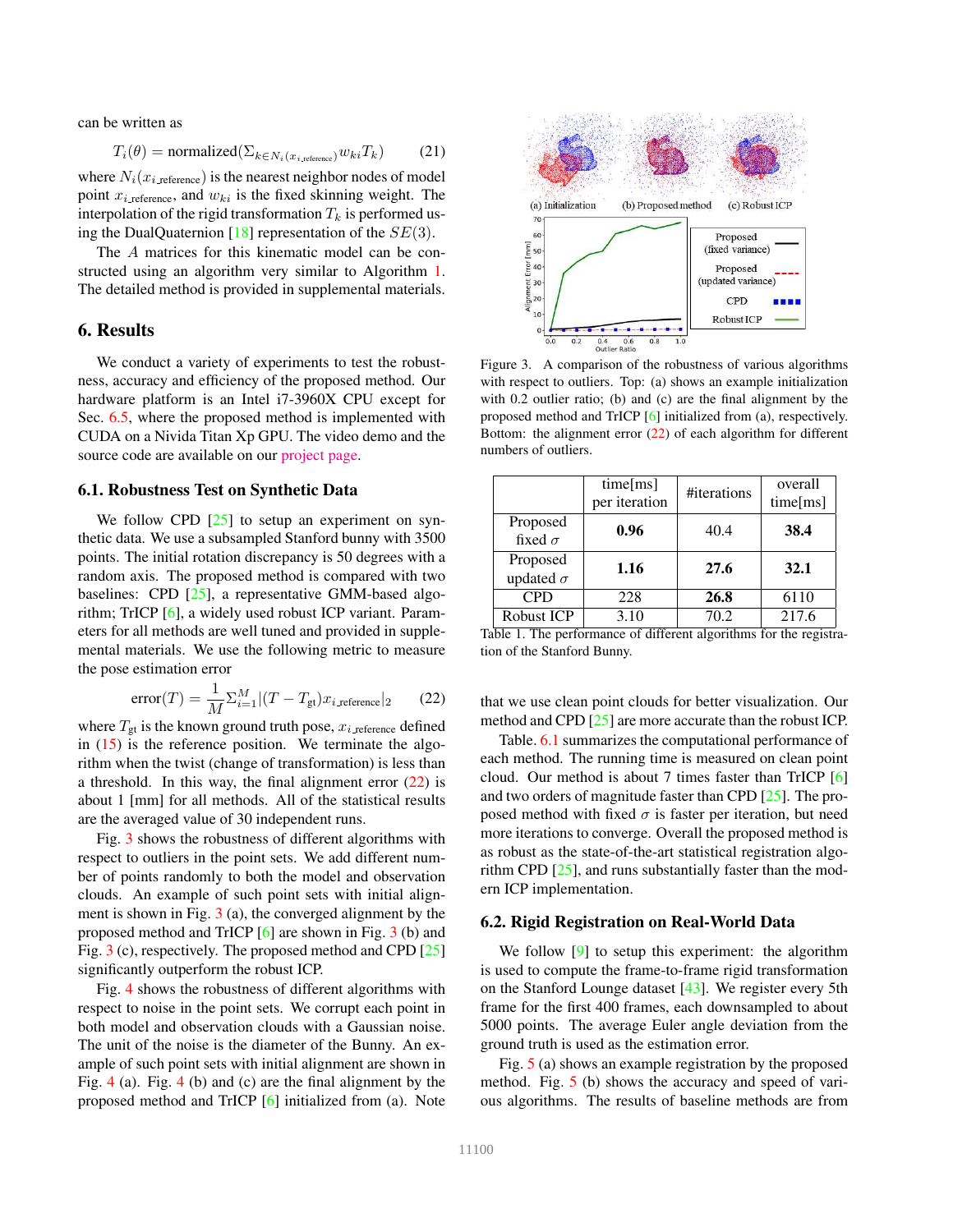

Figure 4. A comparison of the robustness of various algorithms with respect to noise. Top: (a) shows an example initialization with 0.03 relative noise; (b) and (c) are the final alignment by the proposed method and TrICP [6] initialized from (a). Note that we use clean point clouds for better visualization. Bottom: the alignment error (22) of each algorithm for different levels of noise.



Figure 5. Rigid registration on the Stanford Lounge dataset [43]. The results for most baselines are from [9]. (a) shows an example registration by the proposed method. (b) shows the accuracy and performance of various algorithms.

 $[9]$ <sup>1</sup> except for CPD [25]. For CPD [25] we use  $\sigma_{init}$  = 20 [cm] instead of the data-based initialization of  $[25]$ , with which we observed improved performance. As the point-topoint error doesn't capture the planar structure, the pointto-point version of the proposed method as well as many other point-to-point algorithms  $[25, 22, 3, 6]$  are less accurate on this dataset. The proposed method with point-to-



Figure 6. A feature-based global registration under ambiguous outliers and strong occlusion. (a) shows the initialization of the registration colored by the feature  $[11]$ . (b) and (c) are the featurebased registration by our method and the baseline. (d) and (e) show the final alignment using 3d local refinement initialized from (b) and (c). The proposed method converges to the correct pose while the baseline method is trapped to bad alignment.

plane error achieves state-of-the-art accuracy. On the perspective of computation, the proposed method significantly outperforms all the baselines, including GMMTree [9] and EMICP [14] that rely on a high-end Titan X GPU.

# 6.3. Global Pose Estimation using Learned Features

We demonstrate global pose estimation using motioninvariant features. The task is to align a pre-built geometric model to observation clouds from RGBD images, where both the model and observation clouds are colored by the learned feature [11]. We use the proposed method with feature correspondence in Sec. 3.3 and fixed  $\sigma = 0.05$  as the feature has unit norm. The proposed method is compared with a modified TrICP [6]: the nearest neighbour is searched in feature space (instead of 3d-space). After feature-based registration, we apply 3d-space local refinement to get the final alignment.

Fig. 6 shows an example registration. Note that we treat the background as outliers. As shown in Fig.  $6$  (a), the observation (RGBD cloud) is under severe occlusion and contains very ambiguous outliers. Fig.  $6$  (b) and (c) show feature-based registration by our method and the "feature" TrICP. The proposed method is more robust to the outliers and occlusion. Fig.  $6$  (d) and (e) show the final alignment using local refinement initialized from (b) and (c). The proposed method converges to correct pose while the baseline is trapped to bad alignment. Table. 2 summaries the success rate of both methods on 30 RGBD images with different view points and lighting conditions. Our method has a higher success rate and is more efficient than the baseline.

<sup>&</sup>lt;sup>1</sup>Our CPU (i7-3960X) is slightly inferior to  $[9]$  (i7-5920K), and we observe similar accuracy and slightly worse speed using CPD [25] and TrICP [6]. Thus, we think our speed result are comparable to [9] despite hardware difference.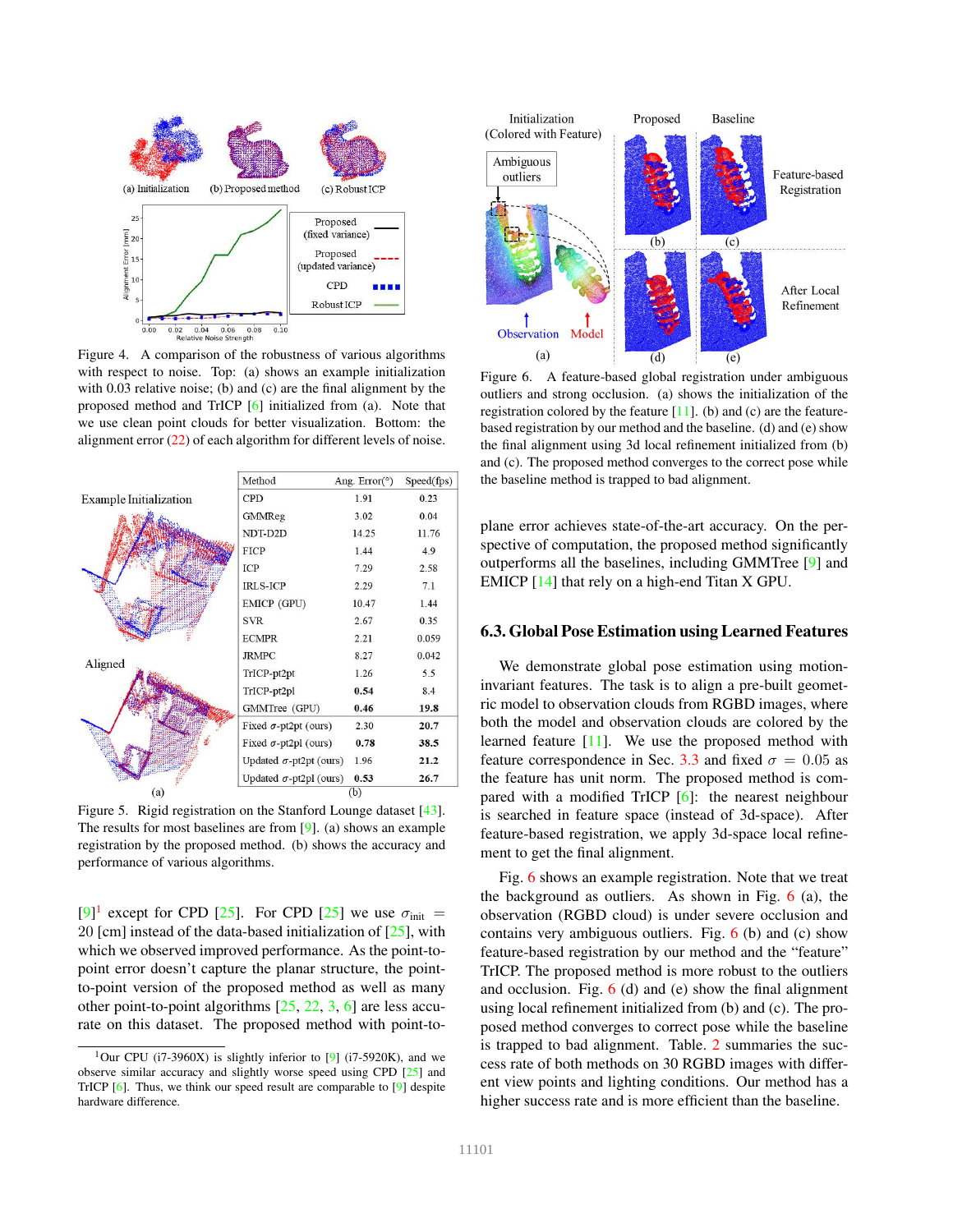|                    | success rate | time $[ms]$ |
|--------------------|--------------|-------------|
| Proposed           | 29/30        |             |
| <b>Feature ICP</b> | 25/30        |             |

Table 2. The success rate and speed on the feature-based global registration.

### 6.4. Articulated Tracking

The proposed method with articulated kinematic model is used to track a robot manipulating a box. The robot and box model has 20 DOFs (12 for the floating bases of the box and the robot, 8 for robot joints). We use drake [34] for the kinematic computation in (20). We use fixed  $\sigma = 1$  [cm] and set the maximum EM iterations to be 15. Our template has 7500 points and the depth cloud has about 10000 points.

Fig. 7 (a) shows the snapshots of the tracked manipulation scenario. Fig. 7 (b) shows the live geometric model and the observation clouds. Points from observation are in black, while the geometric model is colored according to rigid bodies. Note that points from the table are treated as outliers. Fig. 7 (c) summaries the averaged per-frame performance of various algorithms. The proposed twist parameterization is an order of magnitude faster than direct parameterization. Combining the filter-based correspondence and twist parameterization leads to a real-time tracking algorithm and substantial performance improvement over articulated ICP and [42].

# 6.5. Application to Dynamic Reconstruction

The proposed method with node-graph deformable kinematic is implemented on GPU and used as the internal nonrigid tracker of DynamicFusion [26] (our implementation). The proposed method is compared with the projective ICP, the original non-rigid tracker of [26]. We use fixed  $\sigma = 2$ [cm]. Fig. 8 shows both methods operate on a RGBD sequence with relative fast motions. The proposed method tracks it correctly, while the projective ICP fails to track the right hand of the actor. The proposed method is more robust to fast and tangential motion than the projective ICP.

To test the efficiency of the proposed twist parameterization on node-graph deformable objects, we compare it with Opt [8], a highly optimized GPU least squares solver using direct parameterization. The per-frame computational performance of various algorithms is summarized in Table. 3. The GPU parallelization of our filter-based E step achieves 8 times speedup over the CPU version, and the proposed twist parameterization is about 20 times faster than [8].

|                           | Proposed | Proposed        | Proposed  |
|---------------------------|----------|-----------------|-----------|
|                           | (GPU)    | (CPU)           | (Opt [8]) |
| $E$ step [ms]             | 7.8      | 62              | 7.8       |
| M step $\lceil ms \rceil$ | 21.6     | Not implemented | 382       |

Table 3. The per-frame performance of various algorithms for deformable tracking on the sequence in Fig. 8.



Figure 7. The proposed method is applied to track a robot manipulating a box. (a): the snapshots of the tracked manipulation scenario. (b) the observation point clouds (black) and the live geometric model (colored according to rigid bodies). (c): the perframe performance of various algorithms on this dataset. Ye & Yang stands for our CPU implementation of [42].



Figure 8. The proposed method with node-graph deformable kinematic is implemented on GPU and used as the internal non-rigid tracker of DynamicFusion [26]. For a relative fast motion, the proposed method tracks it correctly while the projective ICP used by DynamicFusion [26] fails to track the right hand of the actor.

# 7. Conclusion

To conclude, we present a probabilistic registration method that achieves state-of-the-art robustness, accuracy and efficiency. We show that the correspondence search can be formulated as a filtering problem, and employ advances in efficient Gaussian filtering methods to solve it. In addition, we present a simple and efficient twist parameterization that generalizes our method to articulated and deformable objects. Extensive empirical evaluation demonstrates the effectiveness our method.

Acknowledgments This work was supported by NSF Award IIS-1427050 and Amazon Research Award. The views expressed in this paper are those of the authors themselves and are not endorsed by the funding agencies.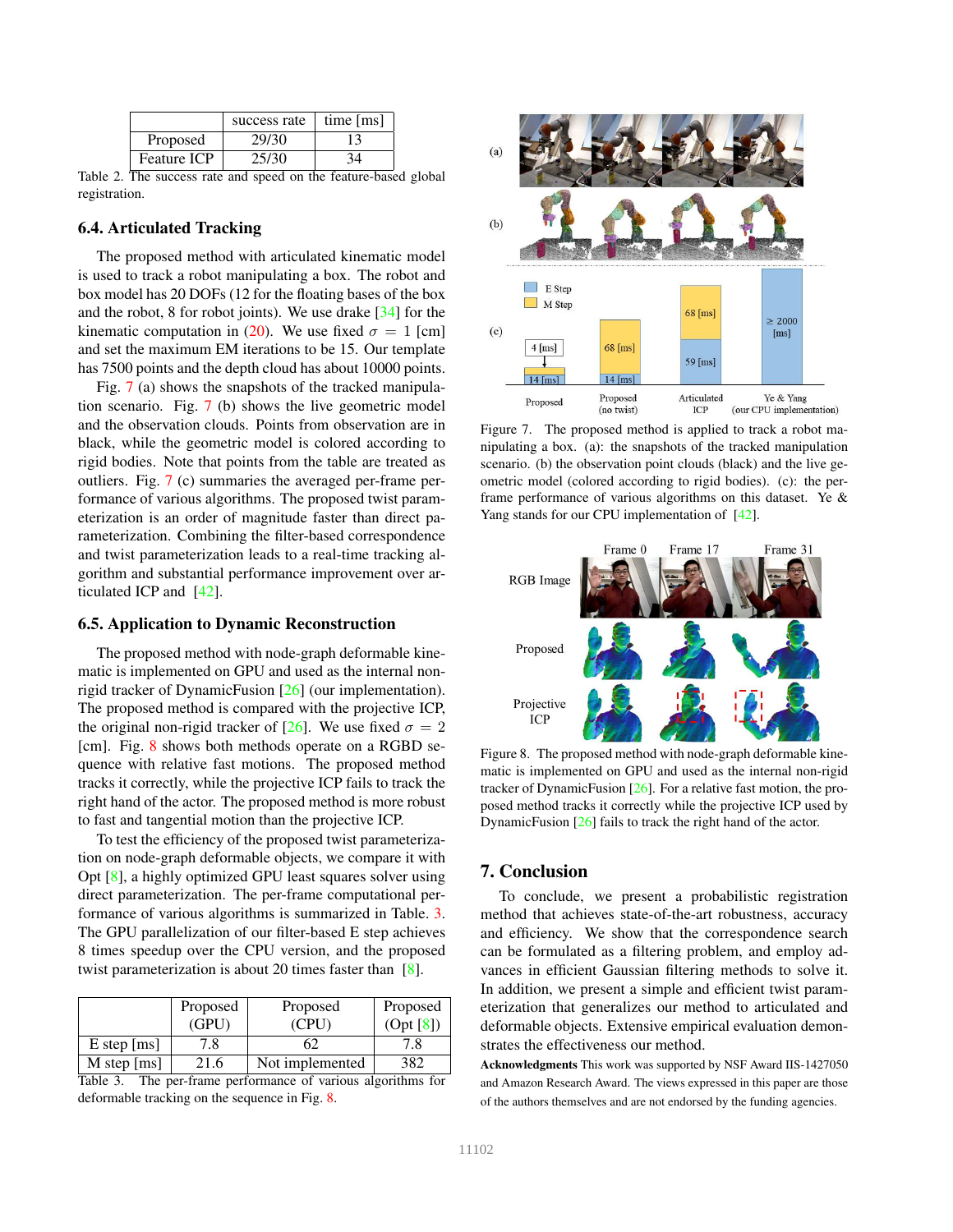# References

- [1] A. Adams, J. Baek, and M. A. Davis. Fast high-dimensional filtering using the permutohedral lattice. In *Computer Graphics Forum*, volume 29, pages 753–762. Wiley Online Library, 2010. 1, 4
- [2] A. Adams, N. Gelfand, J. Dolson, and M. Levoy. Gaussian kd-trees for fast high-dimensional filtering. In *ACM Transactions on Graphics (ToG)*, volume 28, page 21. ACM, 2009. 1, 4
- [3] P. J. Besl and N. D. McKay. Method for registration of 3-d shapes. In *Sensor Fusion IV: Control Paradigms and Data Structures*, volume 1611, pages 586–607. International Society for Optics and Photonics, 1992. 1, 7
- [4] D. Campbell and L. Petersson. An adaptive data representation for robust point-set registration and merging. In *Proceedings of the IEEE International Conference on Computer Vision*, pages 4292–4300, 2015. 2
- [5] J. Chen, S. Paris, and F. Durand. Real-time edge-aware image processing with the bilateral grid. In *ACM Transactions on Graphics (TOG)*, volume 26, page 103. ACM, 2007. 1, 4
- [6] D. Chetverikov, D. Stepanov, and P. Krsek. Robust euclidean alignment of 3d point sets: the trimmed iterative closest point algorithm. *Image and Vision Computing*, 23(3):299–309, 2005. 3, 6, 7
- [7] A. P. Dempster, N. M. Laird, and D. B. Rubin. Maximum likelihood from incomplete data via the em algorithm. *Journal of the royal statistical society. Series B (methodological)*, pages 1–38, 1977. 2
- [8] Z. DeVito, M. Mara, M. Zollhöfer, G. Bernstein, J. Ragan-Kelley, C. Theobalt, P. Hanrahan, M. Fisher, and M. Nießner. Opt: A domain specific language for non-linear least squares optimization in graphics and imaging. *ACM Transactions on Graphics (TOG)*, 36(5):171, 2017. 8
- [9] B. Eckart, K. Kim, and J. Kautz. Fast and accurate point cloud registration using trees of gaussian mixtures. *arXiv preprint arXiv:1807.02587*, 2018. 1, 2, 3, 6, 7
- [10] G. D. Evangelidis, D. Kounades-Bastian, R. Horaud, and E. Z. Psarakis. A generative model for the joint registration of multiple point sets. In *European Conference on Computer Vision*, pages 109–122. Springer, 2014. 1, 2, 3
- [11] P. R. Florence, L. Manuelli, and R. Tedrake. Dense object nets: Learning dense visual object descriptors by and for robotic manipulation. *arXiv preprint arXiv:1806.08756*, 2018. 7
- [12] W. Gao and R. Tedrake. Surfelwarp: Efficient nonvolumetric single view dynamic reconstruction. 1
- [13] S. Gold, A. Rangarajan, C.-P. Lu, S. Pappu, and E. Mjolsness. New algorithms for 2d and 3d point matching: Pose estimation and correspondence. *Pattern recognition*, 31(8):1019–1031, 1998. 1
- [14] S. Granger and X. Pennec. Multi-scale em-icp: A fast and robust approach for surface registration. In *European Conference on Computer Vision*, pages 418–432. Springer, 2002. 1, 2, 7
- [15] R. Horaud, F. Forbes, M. Yguel, G. Dewaele, and J. Zhang. Rigid and articulated point registration with expectation con-

ditional maximization. *IEEE Transactions on Pattern Analysis and Machine Intelligence*, 33(3):587–602, 2011. 1, 2, 3

- [16] B. Jian and B. C. Vemuri. A robust algorithm for point set registration using mixture of gaussians. In *Computer Vision, 2005. ICCV 2005. Tenth IEEE International Conference on*, volume 2, pages 1246–1251. IEEE, 2005. 2
- [17] L. Kavan, S. Collins, C. OSullivan, and J. Zara. Dual quaternions for rigid transformation blending. 1, 5
- [18] L. Kavan, S. Collins, J. Žára, and C. O'Sullivan. Geometric skinning with approximate dual quaternion blending. *ACM Transactions on Graphics (TOG)*, 27(4):105, 2008. 6
- [19] J. Lee, M. X. Grey, S. Ha, T. Kunz, S. Jain, Y. Ye, S. S. Srinivasa, M. Stilman, and C. K. Liu. Dart: Dynamic animation and robotics toolkit. *The Journal of Open Source Software*, 3(22):500, 2018. 5
- [20] F. Lu and E. Milios. Robot pose estimation in unknown environments by matching 2d range scans. *Journal of Intelligent and Robotic systems*, 18(3):249–275, 1997. 1
- [21] B. Luo and E. R. Hancock. A unified framework for alignment and correspondence. *Computer Vision and Image Understanding*, 92(1):26–55, 2003. 2
- [22] M. Magnusson. *The three-dimensional normal-distributions transform: an efficient representation for registration, surface analysis, and loop detection.* PhD thesis, Orebro universitet, 2009. 2, 3, 7
- [23] G. McNeill and S. Vijayakumar. A probabilistic approach to robust shape matching. In *Image Processing, 2006 IEEE International Conference on*, pages 937–940. IEEE, 2006. 2
- [24] L. Mundermann, S. Corazza, and T. P. Andriacchi. Accurately measuring human movement using articulated icp with soft-joint constraints and a repository of articulated models. In *Computer Vision and Pattern Recognition, 2007. CVPR'07. IEEE Conference on*, pages 1–6. IEEE, 2007. 1
- [25] A. Myronenko and X. Song. Point set registration: Coherent point drift. *IEEE Transactions on Pattern Analysis and Machine Intelligence*, 32(12):2262–2275, Dec 2010. 1, 2, 3, 6, 7
- [26] R. A. Newcombe, D. Fox, and S. M. Seitz. Dynamicfusion: Reconstruction and tracking of non-rigid scenes in real-time. In *Proceedings of the IEEE conference on computer vision and pattern recognition*, pages 343–352, 2015. 2, 8
- [27] A. Nüchter, K. Lingemann, J. Hertzberg, and H. Surmann. 6d slam3d mapping outdoor environments. *Journal of Field Robotics*, 24(8-9):699–722, 2007. 1
- [28] F. Pomerleau, F. Colas, R. Siegwart, et al. A review of point cloud registration algorithms for mobile robotics. *Foundations and Trends*(*R*) *in Robotics*, 4(1):1-104, 2015. 1
- [29] F. Pomerleau, F. Colas, R. Siegwart, and S. Magnenat. Comparing ICP Variants on Real-World Data Sets. *Autonomous Robots*, 34(3):133–148, Feb. 2013. 1
- [30] A. Rangarajan, H. Chui, E. Mjolsness, S. Pappu, L. Davachi, P. Goldman-Rakic, and J. Duncan. A robust point-matching algorithm for autoradiograph alignment. *Medical image analysis*, 1(4):379–398, 1997. 2
- [31] T. Schmidt, R. Newcombe, and D. Fox. Self-supervised visual descriptor learning for dense correspondence. *IEEE Robotics and Automation Letters*, 2(2):420–427, 2017. 3